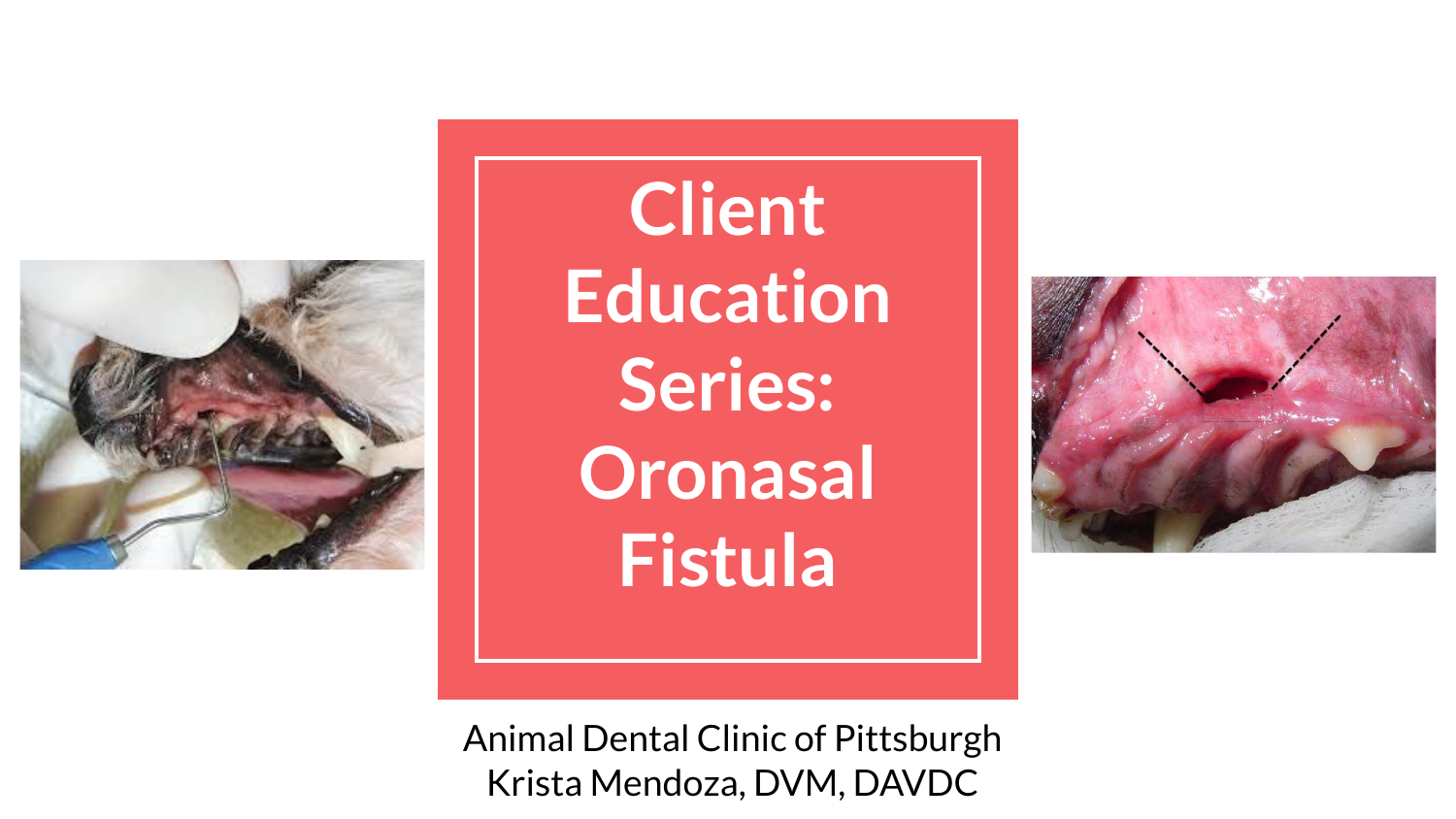# **What is an oronasal fistula?**

An oronasal fistula is a hole that is present between the mouth and the nose.

Oro = mouth

Nasal = nose

Fistula = hole or abnormal passage between a tubular organ and body passage or between two hollow or tubular organs

The cross-section to the right shows there is very little bone separating the canine tooth root and the nasal cavity (gray arrow)

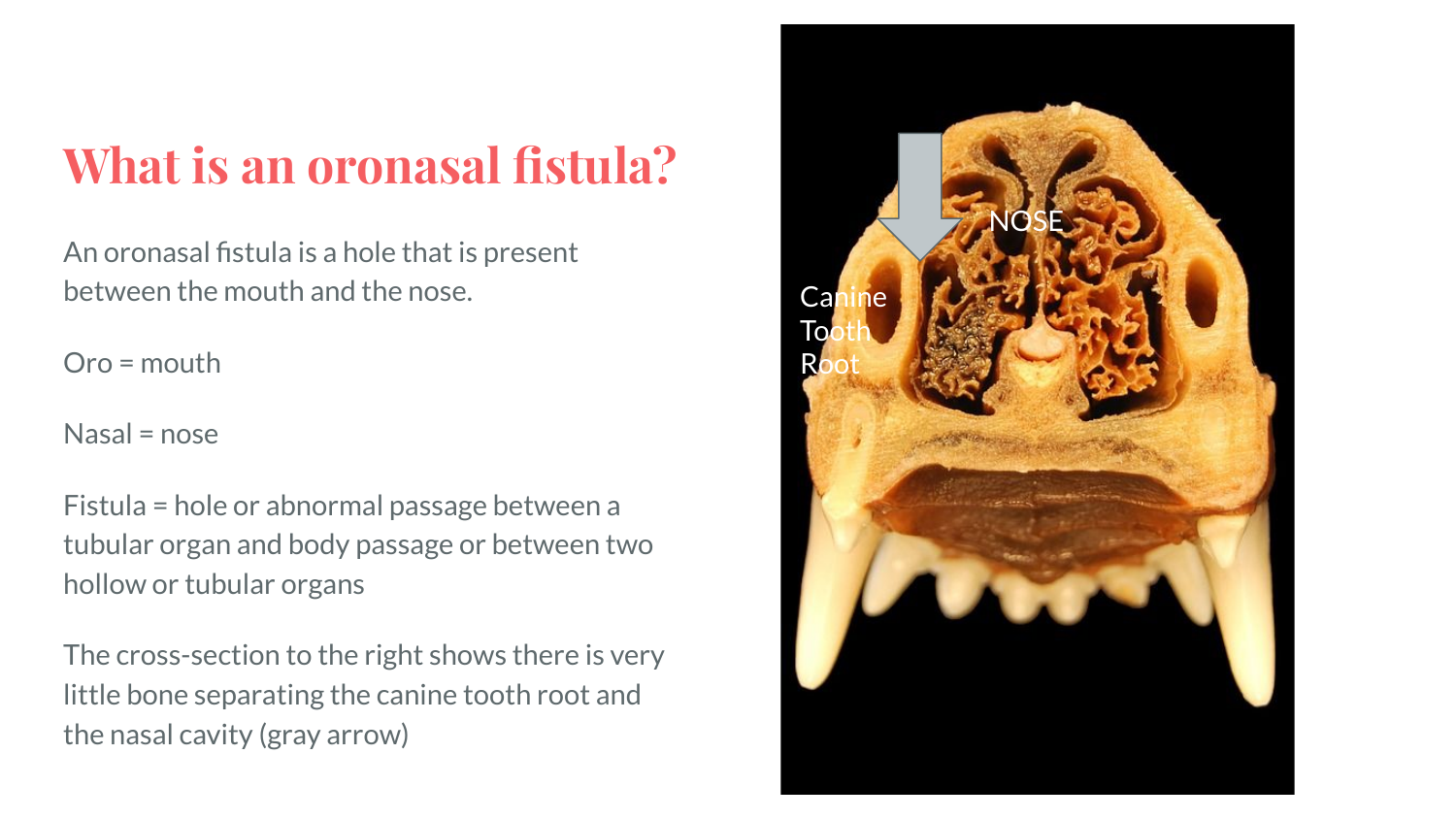#### **What causes an oronasal fistula?**

The most common cause of an oronasal fistula is very severe dental disease causing infection with destruction of the bone between the tooth and the nose.

Tumors (cancer) can also cause oronasal fistulas, as can trauma of various types.

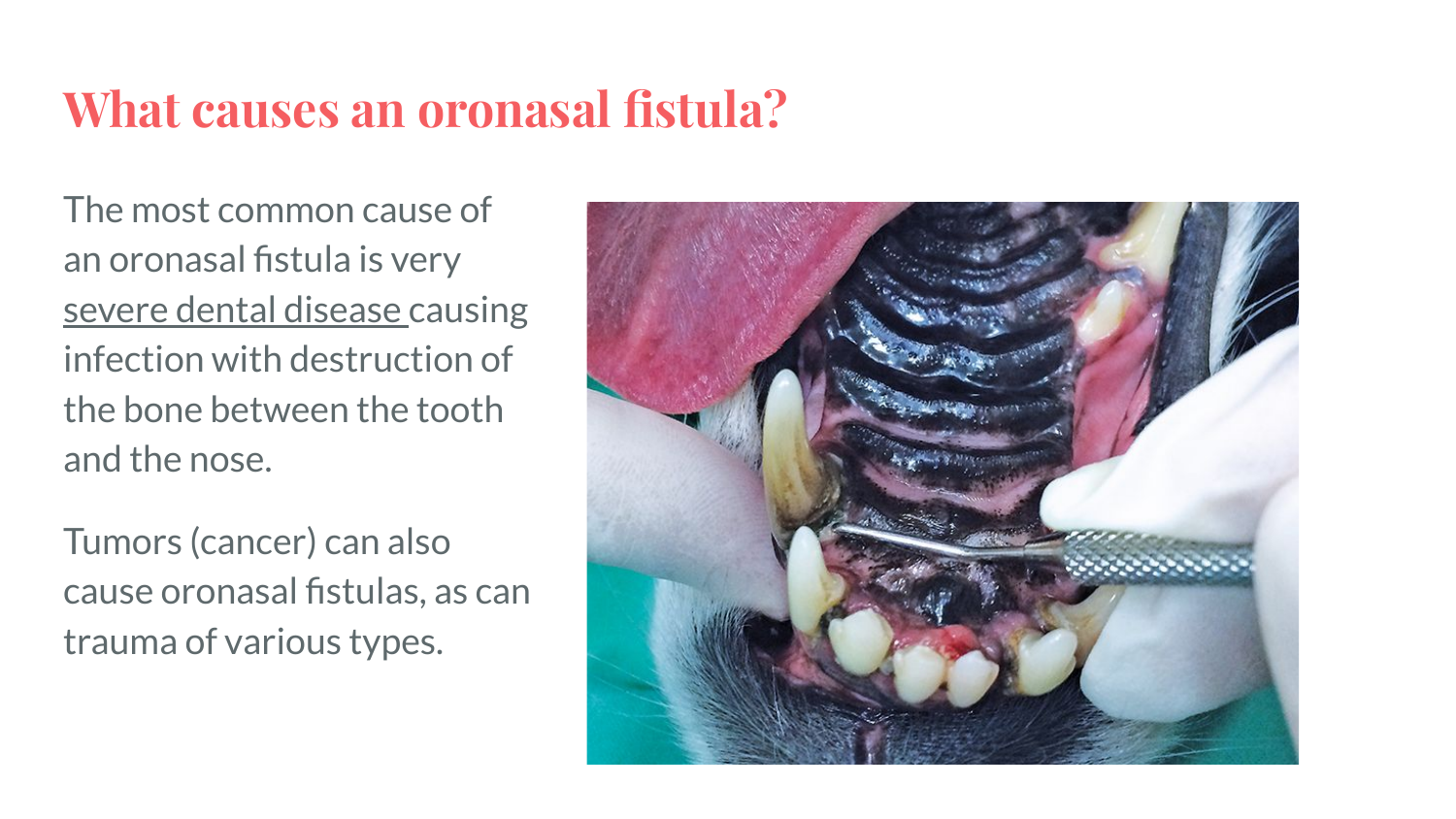## **Signs of an oronasal fistula**

Classic presentation of an oronasal fistula caused by dental disease is sneezing, green or yellow nasal discharge (sometimes with blood) from the side of the nose with the diseased tooth (often only 1 side), and evidence of dental disease on oral exam.

Sometimes dental disease is hidden under the gumline, and fistulas are only found after dental x-rays and probing along the diseased tooth.

Fistulas can happen in cats and dogs of any breed, but dachshunds are the most common due to their large canine teeth and very narrow noses.



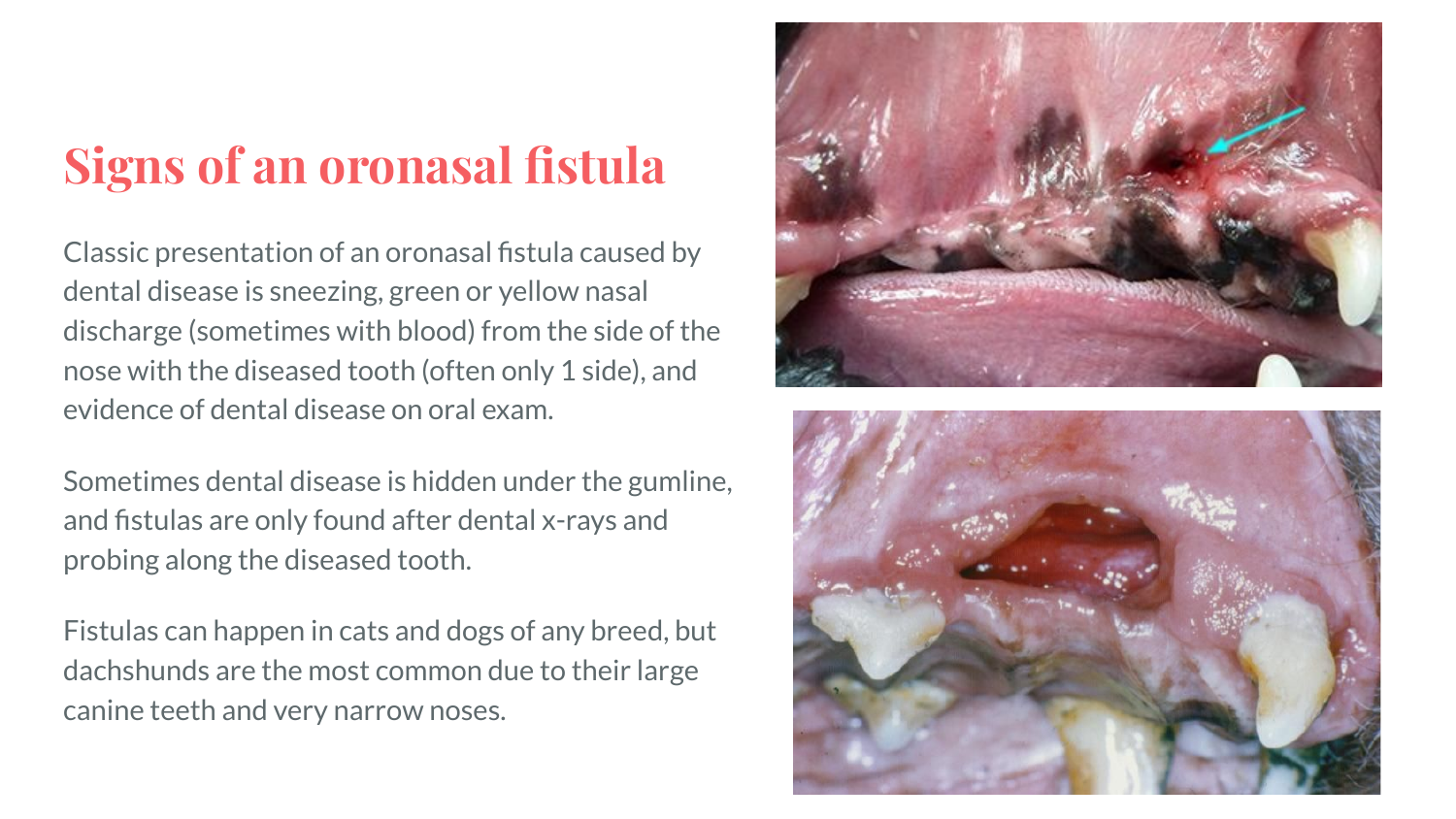#### **How are oronasal fistulas treated?**

For an oronasal fistula caused by severe dental disease, the tooth (or teeth) need to be extracted and a large flap needs to be created using the surrounding gingival (gum) and mucosal (inner lip) tissues to close the hole.

Sometimes, a bone membrane (from a laboratory in Kent Washington - not taken from the patient) needs to be placed over the hole to support the tissue flap.

If the fistula is caused by cancer, the tumor would need to be worked up and evaluated by an oncologist or surgeon to see what options are available. For trauma, the patient is first stabilized and the fistula is surgically repaired after evaluating any other wounds or concerns.